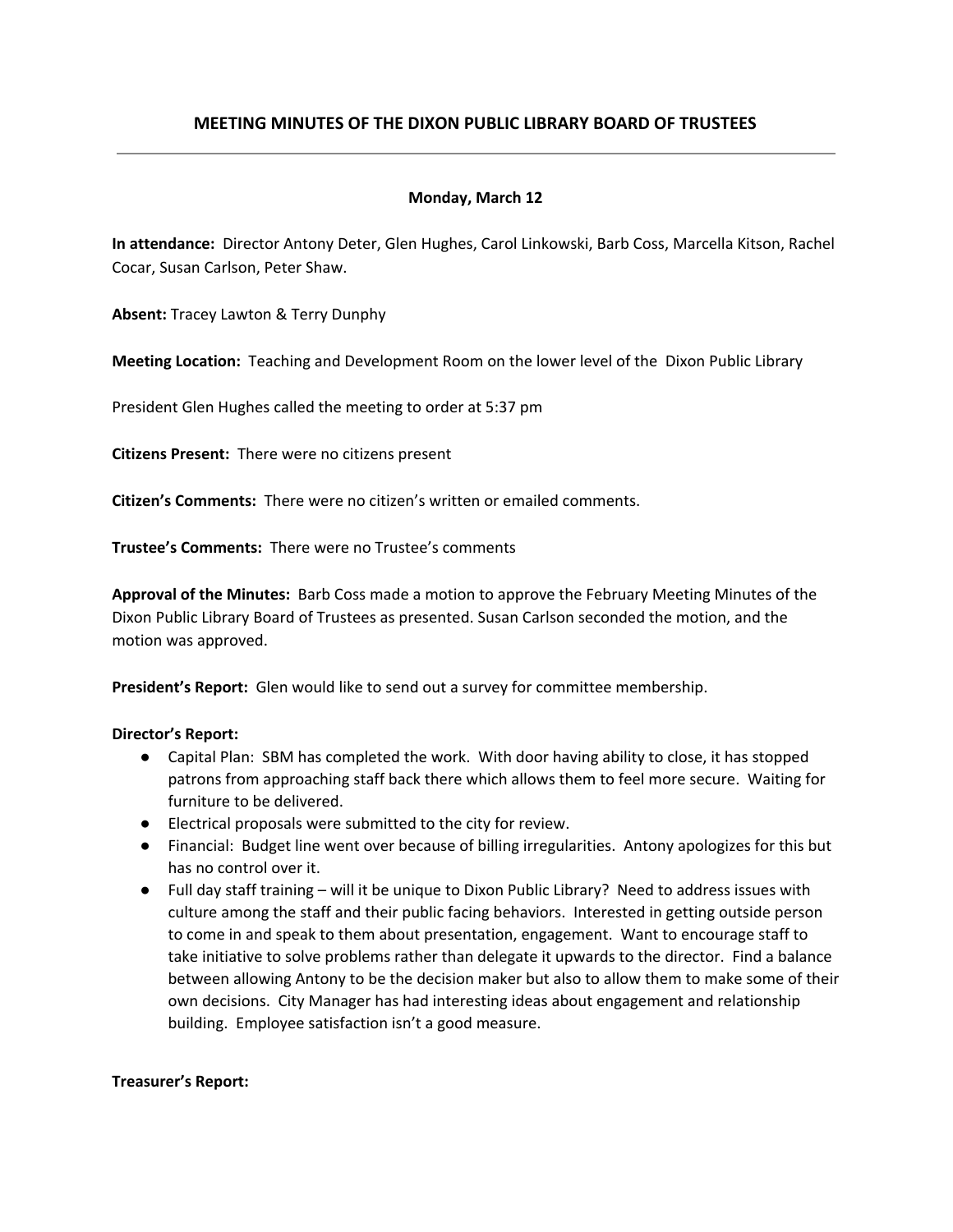Marcella Kitson made a motion to ratify the Treasurer's Report for February. Barb Coss seconded the motion and a verbal vote was taken:

Carol Linkowski: aye Peter Shaw: aye Glen Hughes: aye Susan Carlson: aye Rachel Cocar: aye Barb Coss: aye Marcella Kitson: aye

The motion was carried

**Invoices and Expenditures:** Peter Shaw made a motion to ratify the Library Invoices and Expenditures for February. Marcella Kitson seconded the motion and a verbal vote was taken:

Carol Linkowski: aye Peter Shaw: aye Glen Hughes: aye Susan Carlson: aye Rachel Cocar: aye Barb Coss: aye Marcella Kitson: aye The motion was carried

#### **Committee Reports:**

- ❖ **Finance and Budget: none**
- ❖ **Building and Grounds: none**
- ❖ **Personnel and Salary:** Peter Shaw and Barb Coss They looked at various libraries to see how evaluations were handled. They asked Antony to put together a list of main duties of the director. Would like to develop a tool that would focus on the goals and improvements in a narrative setting as opposed to the 1-5 scale. Ideally there would be room for goals to be set at the beginning and then allow for advancement. Antony provided a document he developed which he compiled from various sources. Ideally the document would serve as a framework for setting goals. It was suggested that staff be able to complete a survey/evaluation for the director anonymously. It was asked if personnel committee could compile a shorter survey to distribute to various staff members. These questions could be directed to facilities management and personnel management. It was also suggested that various library members be surveyed for opinions/input. No action needed now. Some more work needed to make this a working document. Good steps forward toward final document.